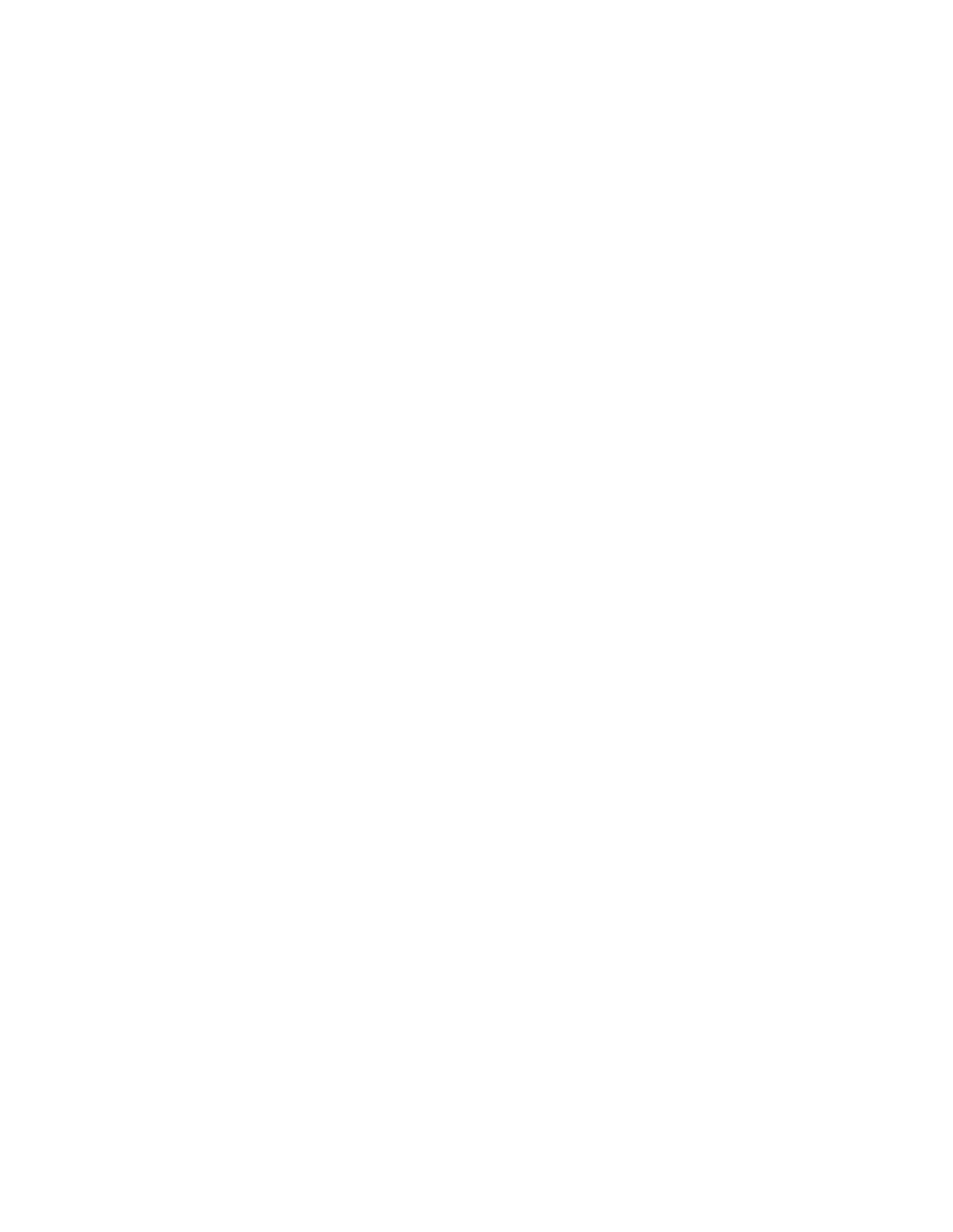## **Statement by Rebeca Grynspan, Secretary-General, UNCTAD to the International Monetary and Financial Committee Washington DC, April 2022**

The war in Ukraine is producing damaging cascading effects in a world economy already battered by COVID-19 and climate change, with particularly alarming impacts on developing countries. Recent projections by UNCTAD estimate that the world economy will be a full percentage point of GDP growth lower than expected due to the war, which is severely disrupting already tight food, energy, and financial markets.

Ukraine and the Russian Federation provide approximately 26 per cent of the world's exports of wheat and barley, 13 percent of maize, and over half of sunflower oil. At the same time, the Russian Federation is the world's top natural gas exporter, and second-largest oil exporter. Together, neighbouring Belarus and the Russian Federation also export around a fifth of the world's fertilizers.

As a result of the war, commodity prices are reaching record highs across the board. On the 8th of April 2022, the United Nations Food and Agriculture Organization (FAO) published its third consecutive record food price index. Food prices are more than a third higher than this time last year and have never been this high since FAO started recording them. Crude oil, gas and fertilizer prices have doubled or more over the past 12 months, and in the case of oil have increased by over 50 per cent since the start of 2022.

Vulnerable populations in developing countries are particularly exposed to these price swings, as they dedicate the larger share of their income to food and energy. The world's poorest countries tend to be net food importers and export and import restrictions on trade can further exacerbate rising food prices. At current price levels, FAO worst-case estimates of increases in undernourishment and food insecurity are highly likely. In an environment of already high levels of socioeconomic stress due to the impacts of COVID-19, the rise in food prices threatens knock-on effects of social and political unrest.

Ongoing disruptions in global supply chains and financial markets further complicate current outlooks. Freight costs even before the war started where at multiples of their historical averages, complicating rerouting efforts and increasing consumer prices and import costs across the board. Furthermore, globally inflation has been rising, in many cases to levels not see in decades forcing many central banks to signal sooner- than-expected increases in interest rates, leading to higher debt servicing costs for the developing world. According to the UN's Financing for Sustainable Development Report 2022,

1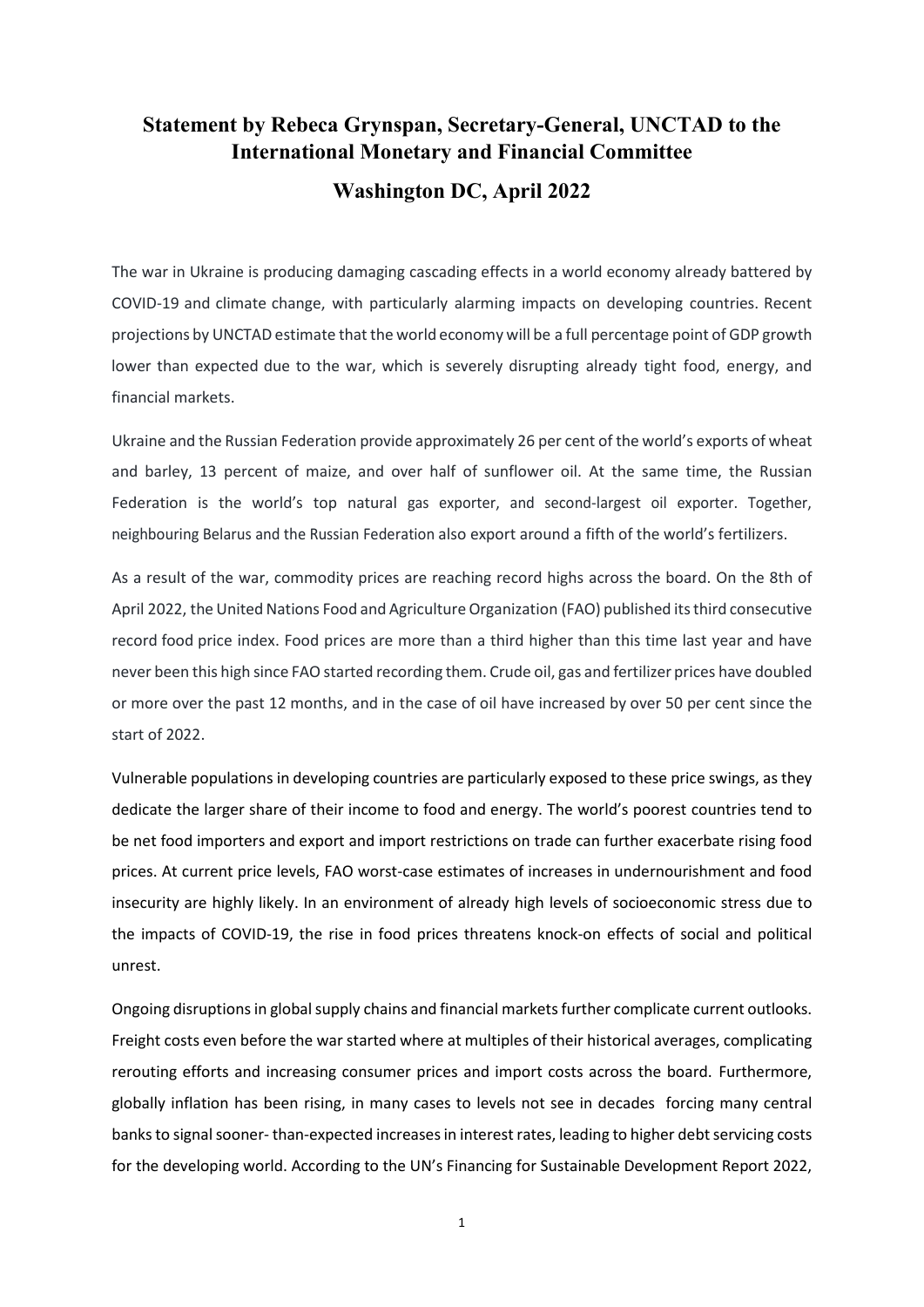"60 per cent of least developed and other low-income countries are already at high risk of, or in, debt distress."

## **The global growth landscape in the absence of policy changes**

After two years of pandemic-induced anxiety and uncertainty, the first quarter of 2022 has not marked a new dawn for the global economy that many had hoped to see.

The war in Ukraine has exposed and exaggerated a series of existing threats to a sustained recovery: tightening monetary policy, particularly in advanced economies, shrinking fiscal space, particularly in developing countries, supply bottlenecks, across the global corporate landscape; and climate destabilization, where rising energy prices may lead to calls for increased supply of fossil fuels.

UNCTAD's latest global update, 'Tapering in a Time of Conflict'<sup>[1](#page-3-0)</sup>, highlights the current situation of the world economy and its growth prospects. Global growth, measured in constant United States dollars at market exchange rates, is expected to decelerate from 5.6 per cent in 2021 to 2.6 per cent in 2022 (Table 1). Of the 3-point drop, two percentage points are due to structural and policy factors predating the war and one percentage point, amounting to approximately \$1 trillion in foregone income, is due to the war. This assumes that the trade restrictions, the sanctions, and the supply chain disruptions will last through 2022.

Hardly any country will be immune from the deterioration of global growth prospects, although a few may benefit from higher prices and demand for their commodity exports. On the other hand, developing economies that were in a precarious situation due to debt obligations, supply shocks and term-of-trade and exchange rate swings, will see their economic performance deteriorate even further.

Sub-Saharan Africa is still affected by low rates of vaccination, Latin America and tourism-dependent countries in South-East Asia are still under stress, and China – having made an early and fast recovery – now faces setbacks that may impact global trade and economic performance in other parts of Asia. The reversal of policy stimuli is a main trigger of monetary tightening in many developing countries, either in anticipation of capital flight or to tackle domestic inflationary pressures (Figure 1). The other trigger, discussed below, is the uncertainty caused by the war in Ukraine.

The uneven pattern of economic recovery has determined its fragility: the high levels of corporate and government debt run up after the GFC and during the pandemic subject developed and developing economies to different constraints. The former, which issue reserve currencies and are strongly

<span id="page-3-0"></span><sup>1</sup> UNCTAD (2022). Tapering in a time of conflict. https://unctad.org/system/files/official-document/tdr2021 update1\_en.pdf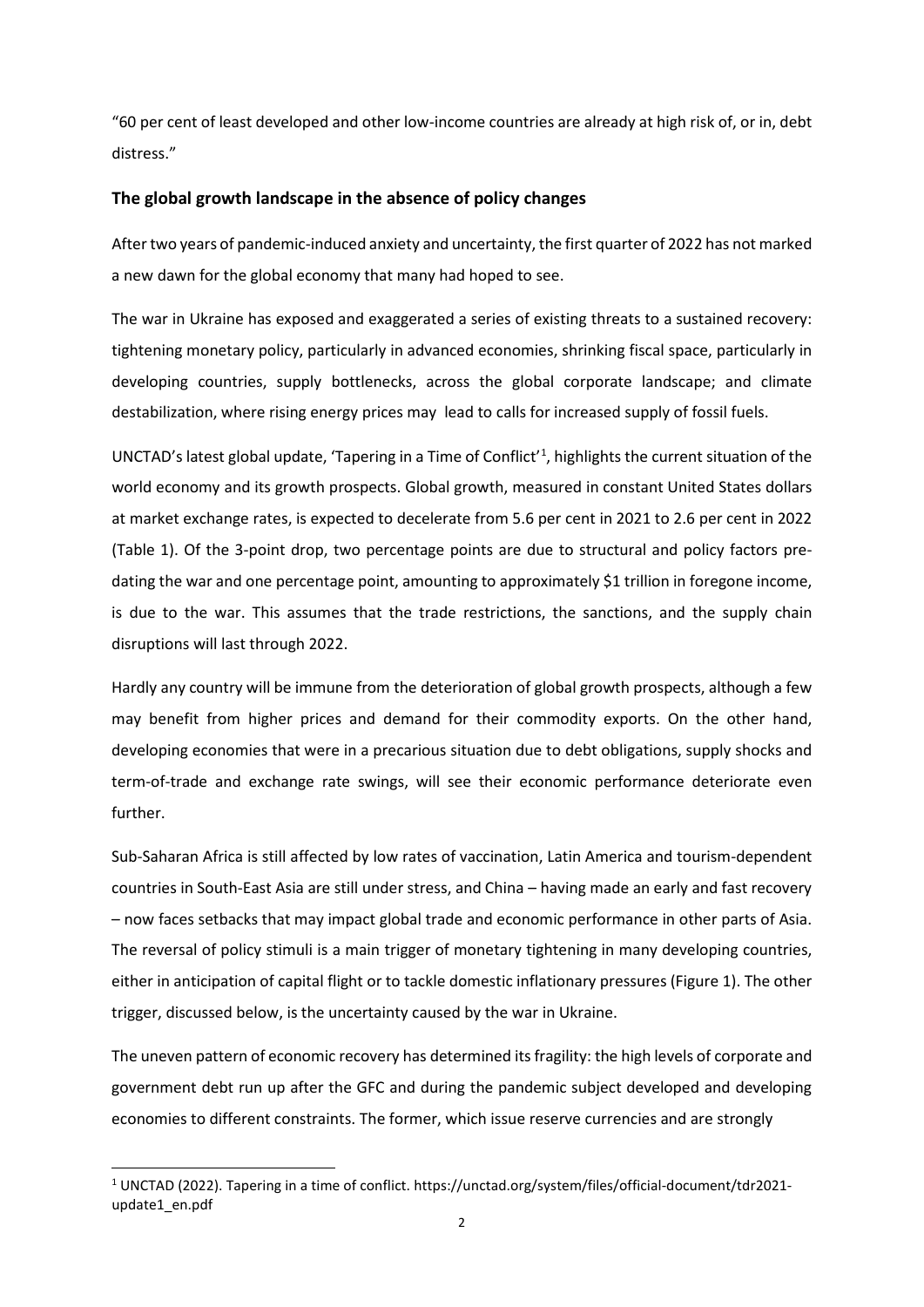| WORLD OUTPUT GROWTH, 2017-2022 (Annual percentage                                                                                             |        |        |        |        |                   |                   | Rev. from<br><b>TDR 2021</b> |        |
|-----------------------------------------------------------------------------------------------------------------------------------------------|--------|--------|--------|--------|-------------------|-------------------|------------------------------|--------|
|                                                                                                                                               |        |        |        |        |                   |                   |                              |        |
| change)                                                                                                                                       | 2017   | 2018   | 2019   | 2020   | $2021^{\text{a}}$ | 2022 <sup>b</sup> | 2021                         | 2022   |
| World                                                                                                                                         | 3.4    | 3.2    | 2.6    | $-3.4$ | 5.5               | 2.5               | $+0.2$                       | $-1.1$ |
| Africa                                                                                                                                        | 3.3    | 3.5    | 2.8    | $-2.9$ | 4.4               | 1.8               | $+1.2$                       | $-1.1$ |
| North Africa (incl. South Sudan)                                                                                                              | 4.8    | 4.3    | 2.8    | $-4.7$ | 6.4               | 2.2               | $+2.2$                       | $-0.9$ |
| South Africa                                                                                                                                  | 1.2    | 1.5    | 0.1    | $-6.4$ | 4.5               | 0.5               | $+0.4$                       | $-1.8$ |
| Sub-Saharan Africa (excl. South Africa and South Suda                                                                                         | 3.0    | 3.5    | 3.5    | $-1.1$ | 3.2               | 1.9               | $+0.7$                       | $-1.0$ |
| America                                                                                                                                       | 2.2    | 2.5    | 1.8    | $-4.3$ | 5.8               | 2.4               | $+0.2$                       | $-0.5$ |
| Latin America and the Caribbean                                                                                                               | 1.3    | 1.0    | 0.1    | $-7.2$ | 6.3               | 2.3               | $+0.8$                       | $-0.3$ |
| Central America (excl. Mexico) and Caribbean                                                                                                  | 3.1    | 3.1    | 2.3    | $-8.4$ | 6.6               | 3.5               | $+2.7$                       | $+0.6$ |
| Mexico                                                                                                                                        | 2.1    | 2.2    | $-0.2$ | $-8.4$ | 5.1               | 1.5               | $-1.1$                       | $-1.3$ |
| South America                                                                                                                                 | 0.8    | 0.3    | $-0.2$ | $-6.6$ | 6.7               | 2.4               | $+1.2$                       | $-0.1$ |
| of which:                                                                                                                                     |        |        |        |        |                   |                   |                              |        |
| Argentina                                                                                                                                     | 2.8    | $-2.6$ | $-2.0$ | $-9.9$ | 10.1              | 4.4               | $+3.4$                       | $+1.5$ |
| Brazil                                                                                                                                        | 1.3    | 1.8    | 1.4    | $-4.1$ | 4.6               | 1.3               | $-0.3$                       | $-0.5$ |
| North America                                                                                                                                 | 2.4    | 2.9    | 2.3    | $-3.5$ | 5.6               | 2.4               | $-0.1$                       | $-0.6$ |
| of which:                                                                                                                                     |        |        |        |        |                   |                   |                              |        |
|                                                                                                                                               |        |        |        |        |                   |                   |                              |        |
| Canada                                                                                                                                        | 3.0    | 2.4    | 1.9    | $-5.2$ | 4.5               | 3.1               | $-0.6$                       | $+0.2$ |
| <b>United States</b>                                                                                                                          | 2.3    | 2.9    | 2.3    | $-3.4$ | 5.7               | 2.4               | $+0.0$                       | $-0.6$ |
| Asia (excl. Cyprus)                                                                                                                           | 5.1    | 4.7    | 3.8    | $-1.1$ | 5.9               | 3.7               | $-0.0$                       | $-1.0$ |
| Central Asia                                                                                                                                  | 4.5    | 4.8    | 5.1    | $-0.2$ | 4.9               | 0.2               | $+0.6$                       | $-2.9$ |
| East Asia                                                                                                                                     | 5.2    | 4.8    | 4.1    | 0.3    | 6.4               | 3.9               | $-0.3$                       | $-0.8$ |
| of which:                                                                                                                                     |        |        |        |        |                   |                   |                              |        |
| China                                                                                                                                         | 6.9    | 6.7    | 6.0    | 2.2    | 8.1               | 4.8               | $-0.2$                       | $-0.9$ |
| Japan                                                                                                                                         | 1.7    | 0.6    | $-0.2$ | $-4.5$ | 1.6               | 2.0               | $-0.8$                       | $-0.1$ |
| Republic of Korea                                                                                                                             | 3.2    | 2.9    | 2.2    | $-0.9$ | 4.0               | 1.6               | $+0.1$                       | $-1.2$ |
| South Asia                                                                                                                                    | 6.2    | 5.4    | 3.3    | $-4.7$ | 6.1               | 3.6               | $+0.3$                       | $-2.1$ |
| of which:                                                                                                                                     |        |        |        |        |                   |                   |                              |        |
| India                                                                                                                                         | 6.1    | 7.3    | 4.8    | $-7.0$ | 7.1               | 4.2               | $-0.1$                       | $-2.5$ |
| South-East Asia                                                                                                                               | 5.3    | 5.1    | 4.4    | $-3.9$ | 2.5               | 3.4               | $-1.0$                       | $-1.3$ |
| of which:                                                                                                                                     |        |        |        |        |                   |                   |                              |        |
| Indonesia                                                                                                                                     | 5.1    | 5.2    | 5.0    | $-2.1$ | 3.5               | 4.4               | $-0.1$                       | $-0.5$ |
| Western Asia (excl. Cyprus)                                                                                                                   | 2.5    | 2.4    | 1.5    | $-3.5$ | 5.0               | 3.1               | $+1.5$                       | $-0.1$ |
| of which:                                                                                                                                     |        |        |        |        |                   |                   |                              |        |
| Saudi Arabia                                                                                                                                  | $-0.7$ | 2.5    | 0.3    | $-4.1$ | 2.5               | 4.3               | $-0.2$                       | $+0.9$ |
| Turkey                                                                                                                                        | 7.5    | 3.0    | 0.9    | 1.8    | 8.5               | 2.0               | $+4.6$                       | $-1.6$ |
|                                                                                                                                               | 2.6    |        |        |        |                   |                   |                              |        |
| Europe (incl. Cyprus)                                                                                                                         |        | 2.1    | 1.8    | $-6.0$ | 5.1               | 0.9               | $+0.8$                       | $-2.1$ |
| of which:                                                                                                                                     |        |        |        |        |                   |                   |                              |        |
| European Union (EU 27)                                                                                                                        | 2.8    | 2.1    | 1.8    | $-6.0$ | 4.8               | 1.6               | $+0.8$                       | $-1.7$ |
| of which:                                                                                                                                     |        |        |        |        |                   |                   |                              |        |
| Euro area                                                                                                                                     | 2.6    | 1.8    | 1.5    | $-6.4$ | 4.9               | 1.6               | $+0.8$                       | $-1.8$ |
| of which:                                                                                                                                     |        |        |        |        |                   |                   |                              |        |
| France                                                                                                                                        | 2.3    | 1.8    | 1.8    | $-8.0$ | 7.0               | 2.3               | $+1.8$                       | $-1.1$ |
| Germany                                                                                                                                       | 2.7    | 1.1    | 1.1    | $-4.6$ | 2.7               | 1.3               | $+0.5$                       | $-1.9$ |
| Italy                                                                                                                                         | 1.7    | 0.9    | 0.4    | $-8.9$ | 6.2               | 1.4               | $+0.7$                       | $-1.6$ |
| <b>Russian Federation</b>                                                                                                                     | 1.8    | 2.8    | 2.2    | $-2.7$ | 4.6               | $-7.4$            | $+0.8$                       | $-9.7$ |
| United Kingdom                                                                                                                                | 2.1    | 1.7    | 1.7    | $-9.4$ | 7.5               | 1.2               | $+0.8$                       | $-0.9$ |
| Oceania                                                                                                                                       | 2.7    | 2.9    | 2.1    | $-2.4$ | 2.8               | 2.7               | $-0.3$                       | $-0.1$ |
| of which:                                                                                                                                     |        |        |        |        |                   |                   |                              |        |
| Australia                                                                                                                                     | 2.5    | 2.8    | 1.9    | $-2.5$ | 3.4               | 2.9               | $+0.2$                       | $+0.1$ |
| <b>Memo items:</b>                                                                                                                            |        |        |        |        |                   |                   |                              |        |
| Developed (M49, incl. Republic of Korea)                                                                                                      | 2.5    | 2.4    | 1.8    | $-4.5$ | 4.9               | 1.7               | $+0.2$                       | $-1.2$ |
| Developing (M49)                                                                                                                              | 4.9    | 4.6    | 3.7    | $-1.7$ | 6.5               | 3.7               | $+0.3$                       | $-1.0$ |
|                                                                                                                                               |        |        |        |        |                   |                   |                              |        |
| Source: UNCTAD secretariat calculations based on official data and estimates generated by United Nations Global Policy Model.                 |        |        |        |        |                   |                   |                              |        |
| Note: Calculations for country aggregates are based on GDP at constant 2015 dollars.                                                          |        |        |        |        |                   |                   |                              |        |
| a Actual data for Japan, United Kingdom, United States, France, Germany, Italy, Nigeria, South Africa, Mexico, Argentina, Brazil, China, Repu |        |        |        |        |                   |                   |                              |        |
| <b>b</b> Forecasts.                                                                                                                           |        |        |        |        |                   |                   |                              |        |
|                                                                                                                                               |        |        |        |        |                   |                   |                              |        |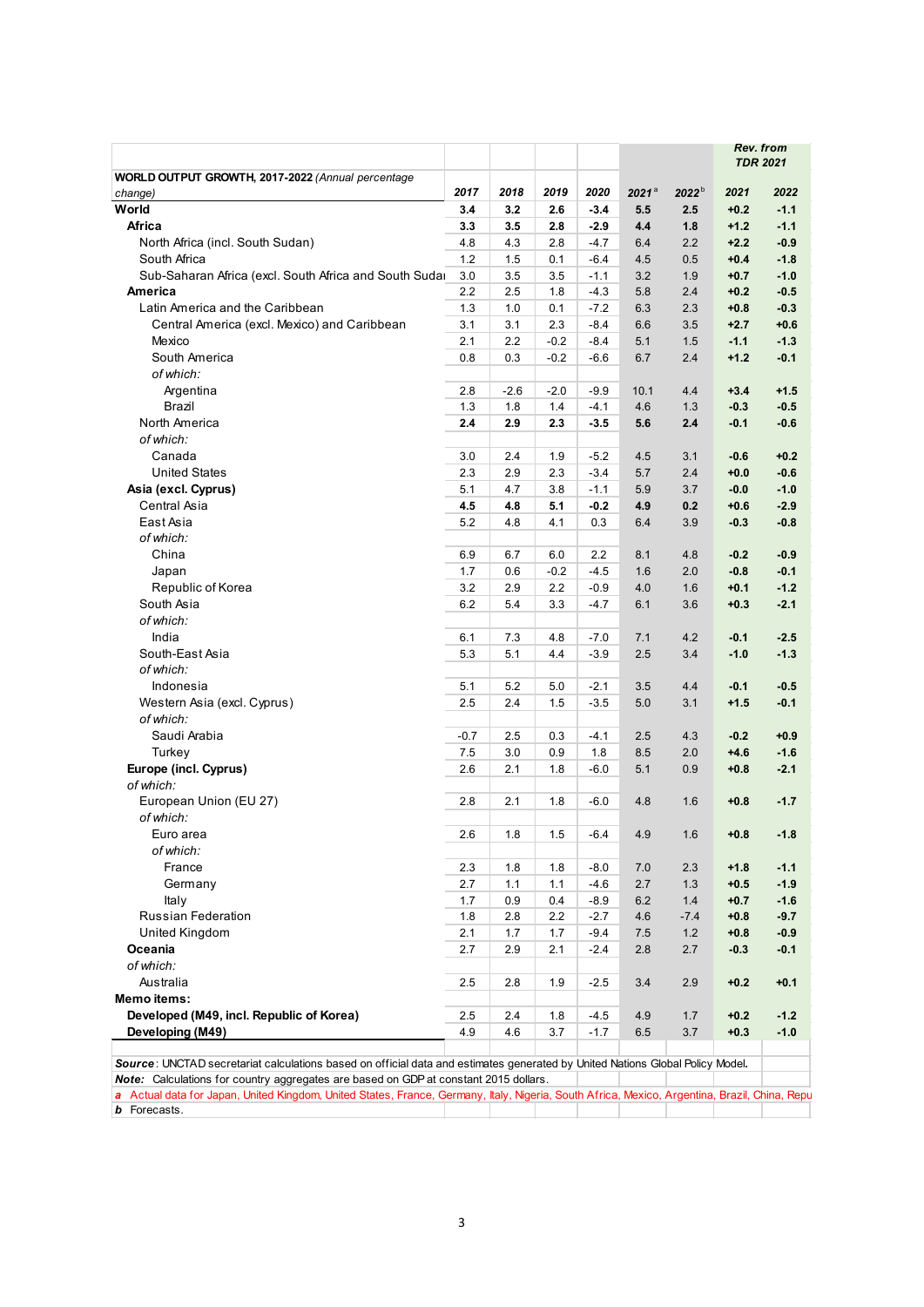integrated in global bond, stock and commodity markets, will be able to make the necessary spending adjustments, provided that asset prices do not decrease, even though income distribution and welfare are under stress and exert downward pressure on aggregate demand. Developing economies, not enjoying the privilege of reserve currencies, are vulnerable to exchange rate moves, weak capital inflows, high debt services<sup>[2](#page-5-0)</sup>, financial instability, greater inflationary pressures and deteriorating trade performance.



*Note:* Policy rates as of 17 March 2022.

<span id="page-5-0"></span><sup>&</sup>lt;sup>2</sup> Developing countries' capacity to service their external debt deteriorated during the first year of the pandemic. The external-debt-to-export ratio increased in 121 out of 127 developing countries for which data exist between 2019 and 2020, while in 51 countries this indicator stood above 250 percent in 2020, which lies above the risk threshold of 240 per cent used by the IMF for the low-income countries in its Debt Sustainability Framework (DSF). From this data it can be estimated that developing countries would need US\$ 310 billion to meet external public debt service requirements in 2022.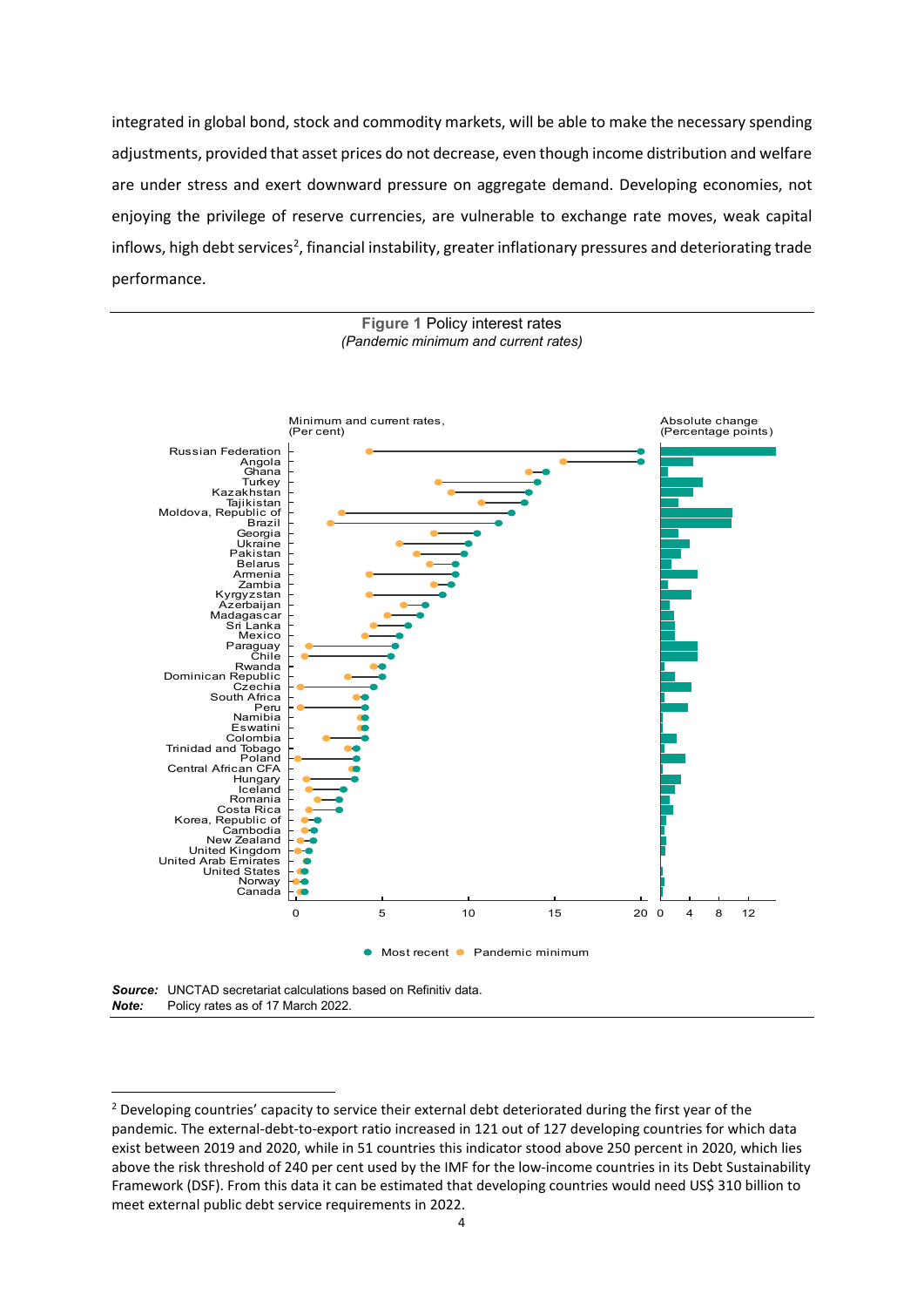Thirdly, The channels of economic transmission of the war in Ukraine are broadly known: (i) disruption in the volume, price and origin of energy supplies; (ii) shocks to global commodity markets, especially cereals, industrial minerals and fertilizers; (iii) strategic trade restrictions; (iv) distributional effects and changes in the confidence of consumers and investors in response to imported and domestic inflation; (v) financial stress resulting from speculative movements of capital within economies and across global markets, with further effects on foreign exchange valuations; and, finally, (vi) domestic policy responses to all these effects, including any changes in interest rates and fiscal policy.

## **A global crisis requires a concerted global response**

The multiple and successive crises developing countries are facing from climate change, COVID-19 and the impact of the war requires prompt and swift action from the International Community. While some of the needed reforms to preclude another lost decade for development will take time to implement, delaying measures to prevent a generalized debt crisis, rising levels of poverty and the growing threat of social and political instability is not acceptable. The international financial system has the instruments and the capacity to rise to the challenge of the moment. Leadership and political will can make this possible. There is no reasonable explanation for not doing so.

Countries should not only commit to protecting current shares of assistance to developing countries but to meeting their ODA pledges. Developed countries ought to ensure adequate funding for COVID-19 vaccine efforts, including ACT-A and its COVAX facility, to meet the global goal of 70 per cent vaccination coverage in all countries by the end of 2022, and to provide US\$ 100 billion in climate finance already in 2022.

Debt issues need to move up the political agenda. The increase in external financing needs of developing countries because of the compounded crises calls for the provision of emergency debt relief to countries in, or at high risk of, debt distress. Early action can prevent a continued unsustainable build-up of debt in vulnerable countries before the world stumbles into the next round of debt crises.

Political will and international leadership are essential. The G20 can lead the way by reactivating the multilateral Debt Service Suspension Initiative for two years and rescheduling maturity for 2-5 years. It should also consider revising the Common Framework for Debt Treatment to provide timely debt restructuring to countries in need. This includes clarity on timelines and transparency on what debt should be covered, a debt service payment standstill, clear enforcement of comparability of treatment and the need to include private creditors and expand country eligibility beyond Low-Income-Countries.

5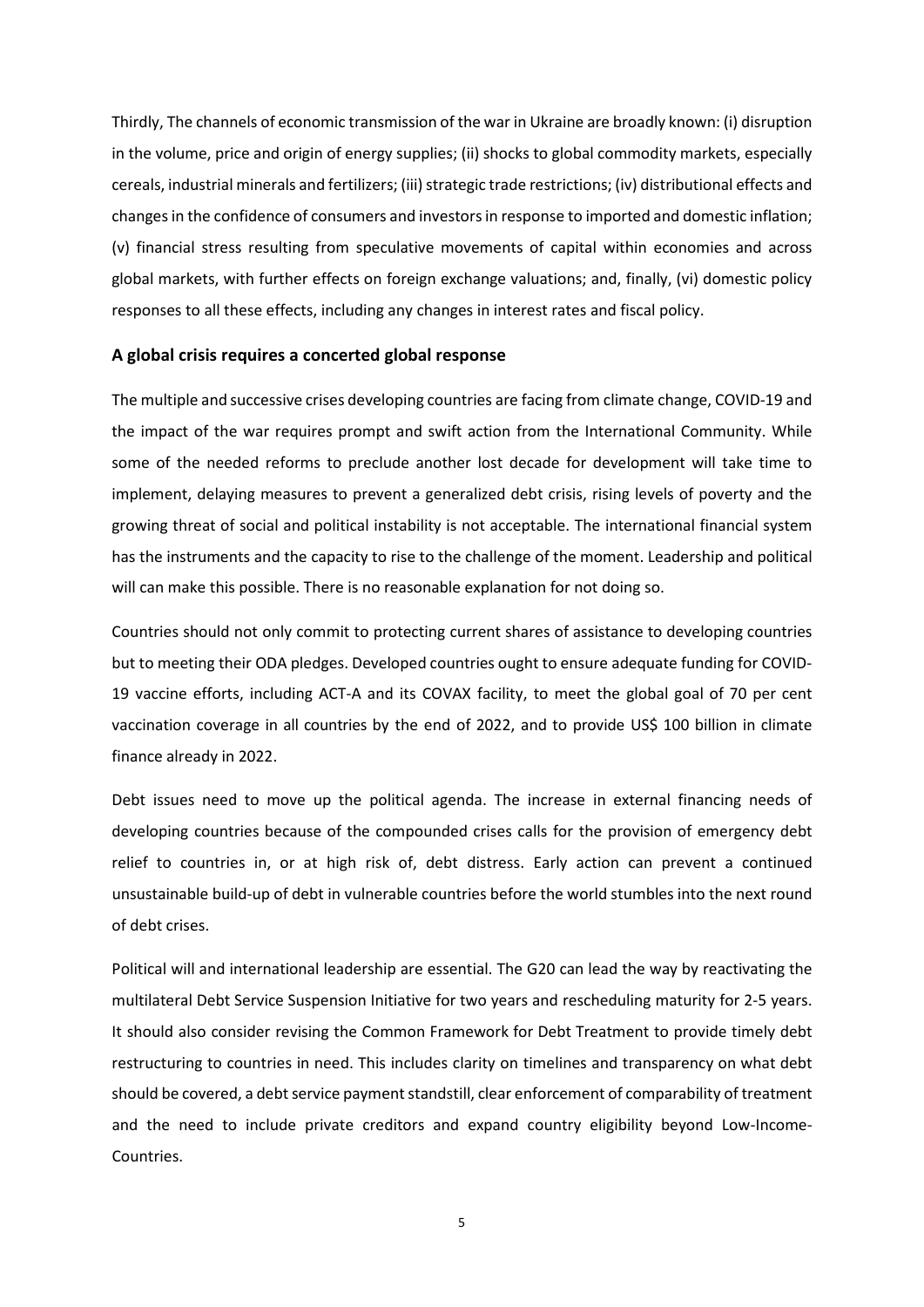A strong and coordinated push from the Bretton Woods Institutions together with all stakeholders will be key to advancing debt sustainability analysis that is realistic and that can provide overall estimates of the nature and magnitude of the debt relief needed. Debt relief envelopes should be designed considering financing needs for recovery, climate action and the SDGs.

There is a clear opportunity to learn from past relatively small-scale debt for nature swaps and massively scale up to comprehensive large scale debt relief linked to improved climate adaptation and mitigation, in the context of food security after war in Ukraine, as the HIPC debt relief package was linked to poverty reduction and increases in social spending. This scaling up can be achieved by a strategic approach involving all creditors, channelling debt relief through the budget to ensure greater national accountability and linking debt payments to climate and nature key performance indicators (KPIs) drawn from, for example, the Nationally Determined Contributions (NDCs) and National Biodiversity Strategy and Acton Plan (NBSAPs).

Beyond necessary reforms in the global financial system, the UN's Global Crisis Response Group, in its first briefing on the 'Global Impact of war in Ukraine on food, energy, and finance systems<sup>[3](#page-7-0)</sup> has offered multiple proposals that can allow for a swift and flexible response from the International Financial Institutions aligned to what the world and the most vulnerable are waiting for and desperately need.

It calls on the International Monetary Fund to increase and maintain access limits for rapid financial assistance, to increase the annual access limits to the Rapid Credit Facility and Rapid Financing Instruments to crisis-levels and extend the existing cumulative access limit to at least 2024 and suspend interest rates surcharges for at least 2 years.

The urgent operationalization of the recently created Resilience and Sustainability Trust (RST) will be essential. The announcement to make a wide number of the IMF membership eligible for the RST is a very welcome step in the right direction, but the condition to have a regular IMF programme in place to access the RST will limit its use and cause unnecessary delays. Potential solutions, such as allowing accessto the RST in stages, with the first of these requiring no need of an existing IMF program, should be considered. The recycling of Special Drawing Rights (SDRs) through the RST, as well as the Poverty Reduction and Growth Trust (PRGT), can enhance IMF financing.

At the same time, the Multilateral Development Banks (MDB) should activate all available mechanisms for emergency financing with rapid disbursement of funds and minimal use of non-crisis related conditionalities. The MDBs should be encouraged to use a flexible approach to balance sheet risk

<span id="page-7-0"></span><sup>3</sup> United Nations (2022). 'Global Impact of war in Ukraine on food, energy, and finance systems'https://news.un.org/pages/wp-content/uploads/2022/04/UN-GCRG-Brief-1.pdf